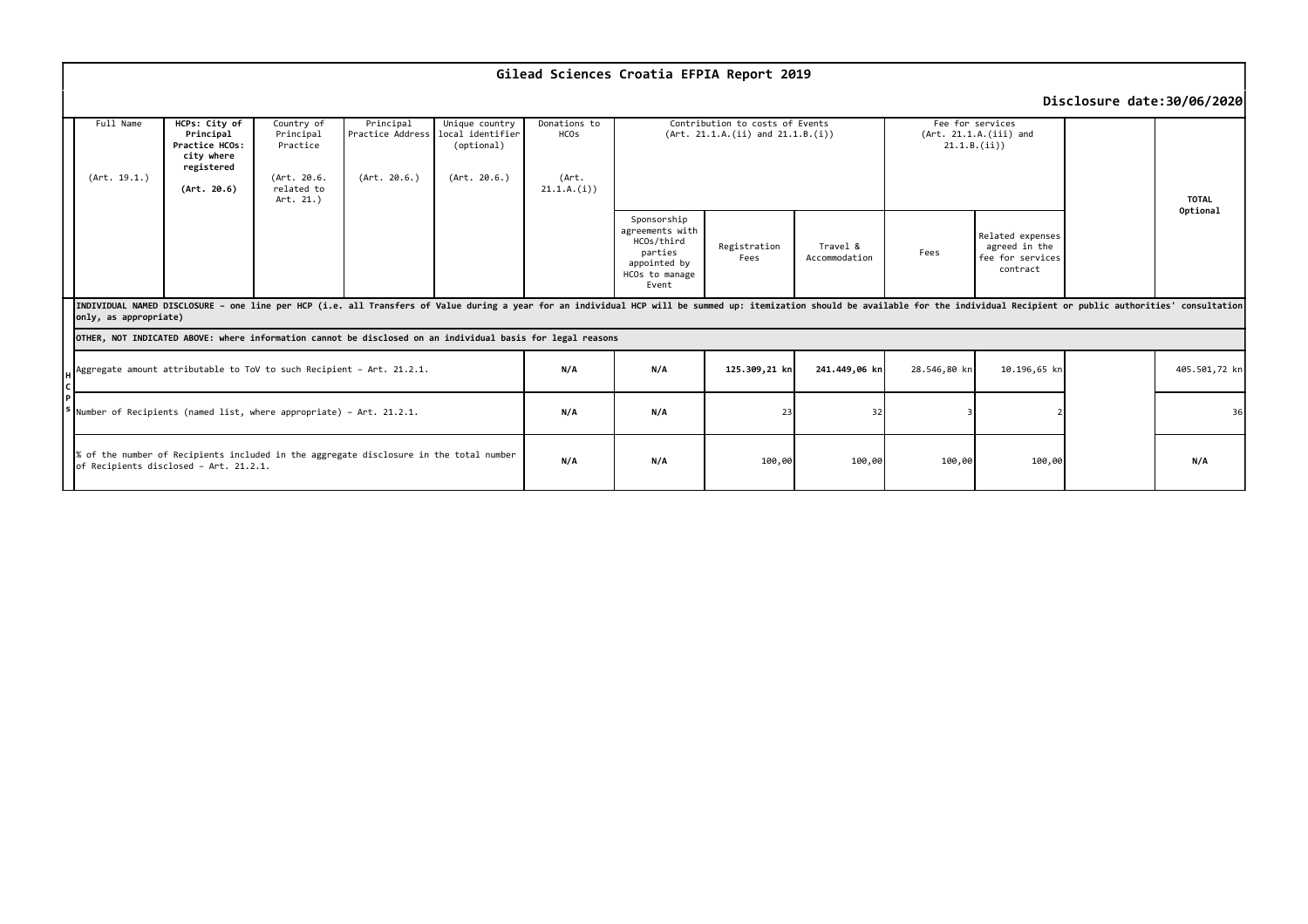|                                                                                                                                  | Full Name<br>(Art. 19.1.)                                                                                                                                                                                                                              | HCPs: City of<br>Principal<br>Practice HCOs:<br>city where<br>registered<br>(Art. 20.6) | Country of<br>Principal<br>Practice<br>(Art. 20.6.<br>related to<br>Art. 21.) | Principal<br>Practice Address local identifier<br>(Art. 20.6.) | Unique country<br>(optional)<br>(Art. 20.6.) | Donations to<br><b>HCO<sub>S</sub></b><br>(Art.<br>21.1.A.(i)) |                                                                                                    | Fee for services<br>Contribution to costs of Events<br>(Art. 21.1.A.(ii) and 21.1.B.(i))<br>(Art. 21.1.A.(iii) and<br>21.1.B.(ii)) |                           |      |                                                                   | <b>TOTAL</b><br>Optional |               |
|----------------------------------------------------------------------------------------------------------------------------------|--------------------------------------------------------------------------------------------------------------------------------------------------------------------------------------------------------------------------------------------------------|-----------------------------------------------------------------------------------------|-------------------------------------------------------------------------------|----------------------------------------------------------------|----------------------------------------------|----------------------------------------------------------------|----------------------------------------------------------------------------------------------------|------------------------------------------------------------------------------------------------------------------------------------|---------------------------|------|-------------------------------------------------------------------|--------------------------|---------------|
|                                                                                                                                  |                                                                                                                                                                                                                                                        |                                                                                         |                                                                               |                                                                |                                              |                                                                | Sponsorship<br>agreements with<br>HCOs/third<br>parties<br>appointed by<br>HCOs to manage<br>Event | Registration<br>Fees                                                                                                               | Travel &<br>Accommodation | Fees | Related expenses<br>agreed in the<br>fee for services<br>contract |                          |               |
|                                                                                                                                  | INDIVIDUAL NAMED DISCLOSURE - one line per HCO (i.e. all Transfers of Value during a year for an individual HCO will be summed up: itemization should be available for the individual Recipient or public authorities' consult<br>only as appropriate) |                                                                                         |                                                                               |                                                                |                                              |                                                                |                                                                                                    |                                                                                                                                    |                           |      |                                                                   |                          |               |
|                                                                                                                                  | Hrvatsko društvo<br>za putničku,<br>tropsku i<br>migracijsku<br>medicinu                                                                                                                                                                               | Zagreb                                                                                  | Croatia                                                                       | Mirogojska 8                                                   |                                              |                                                                | 261.993,03 kn                                                                                      |                                                                                                                                    |                           |      |                                                                   |                          | 261.993,03 kn |
|                                                                                                                                  | OTHER, NOT INDICATED ABOVE: where information cannot be disclosed on an individual basis for legal reasons                                                                                                                                             |                                                                                         |                                                                               |                                                                |                                              |                                                                |                                                                                                    |                                                                                                                                    |                           |      |                                                                   |                          |               |
|                                                                                                                                  | Aggregate amount attributable to ToV to such Recipients - Art. 21.2.1.                                                                                                                                                                                 |                                                                                         |                                                                               |                                                                |                                              |                                                                |                                                                                                    |                                                                                                                                    |                           |      |                                                                   |                          |               |
|                                                                                                                                  | Number of Recipients (named list, where appropriate) - Art. 21.2.1.                                                                                                                                                                                    |                                                                                         |                                                                               |                                                                |                                              |                                                                |                                                                                                    |                                                                                                                                    |                           |      |                                                                   |                          |               |
| % of the number of Recipients included in the aggregate disclosure in the total number<br>of Recipients disclosed - Art. 21.2.1. |                                                                                                                                                                                                                                                        |                                                                                         |                                                                               |                                                                |                                              |                                                                |                                                                                                    |                                                                                                                                    |                           |      | N/A                                                               |                          |               |